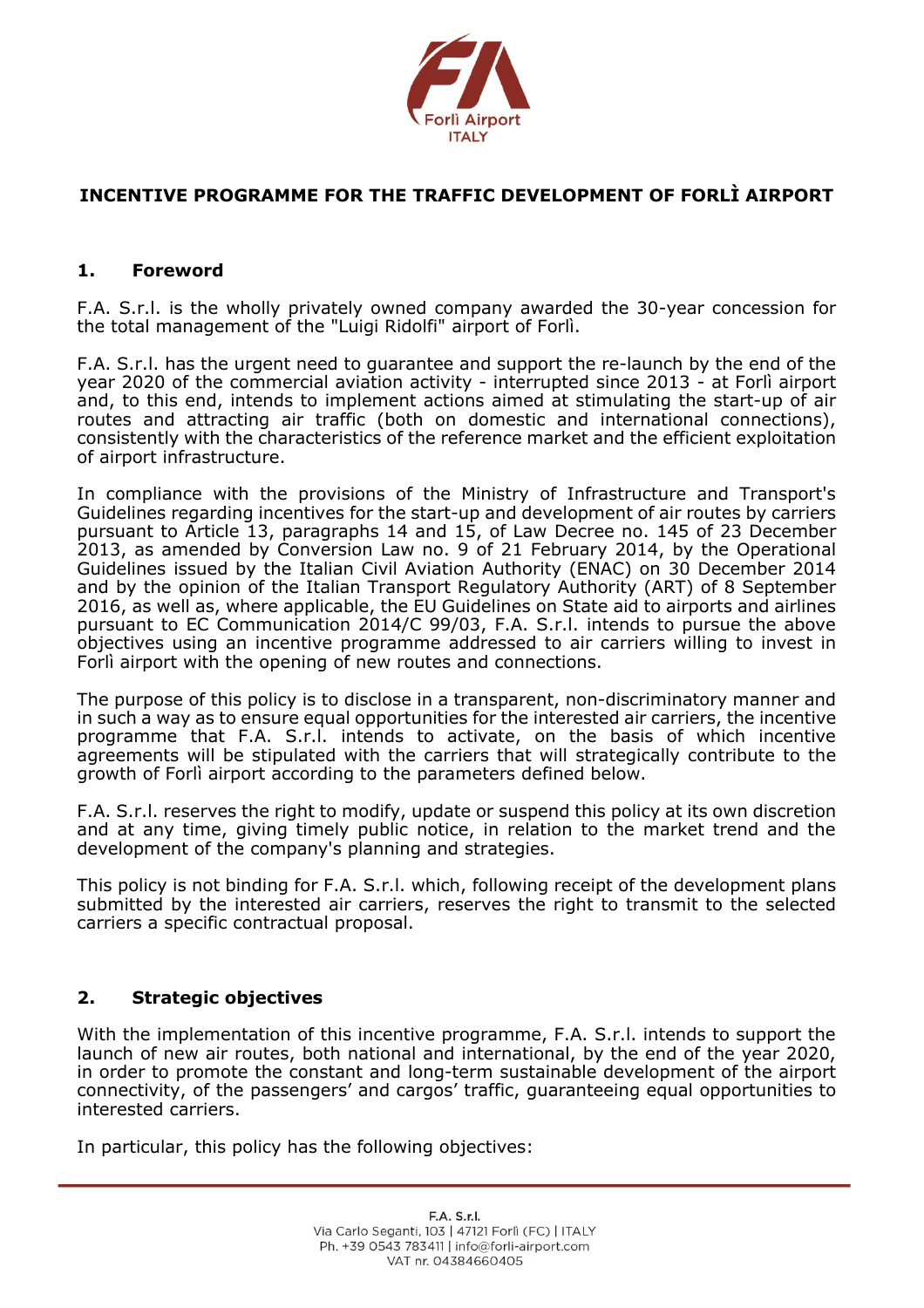

- development of new domestic, European and non-European point-to-point connections;
- development of the airport's overall connectivity level;
- de-seasonalisation of some markets subject to strong seasonality;
- development of passenger and freight traffic volumes.

# **3. General terms of application and evaluation parameters**

In the exercise of its free entrepreneurial initiative for the granting of incentives and the selection of the respective beneficiaries, in order to achieve the strategic objectives set forth in paragraph 2 above, F.A. S.r.l. is willing to support the air carrier in the launch of new routes through the execution of multi-year partnership and incentive agreements that provide for mechanisms to share costs and revenues, giving carriers the opportunity to reduce start-up costs for the opening of new routes.

At the time the agreements are executed, the amount of the incentive and the actual terms of its application will depend on:

- the number of routes covered by the agreement proposed by the air carrier in the development plan submitted to F.A. S.r.l. (hereinafter referred to as the "**Development Plan"**);
- the promptness activation of the proposed new routes;
- the number of frequencies operated by the carrier;
- the strategic importance of the routes proposed in the Development Plan;
- the period of operation (annual or seasonal) of the routes proposed in the Development Plan;
- the type of aircraft proposed by the carrier for the execution of the Development Plan;
- the commercial effectiveness of the carrier on the market;
- the duration of the contractual relationship.

The duration of the partnership and incentive agreements may vary from a minimum of 2 years to a maximum of 6 years, based on the strategic evaluation of the operation, which may be extended for a defined period of time for destinations considered particularly strategic by F.A. S.r.l.

Any contribution covered by this programme will be activated and disbursed subject to the execution by the parties of an agreement before the start of the flights covered by the incentive.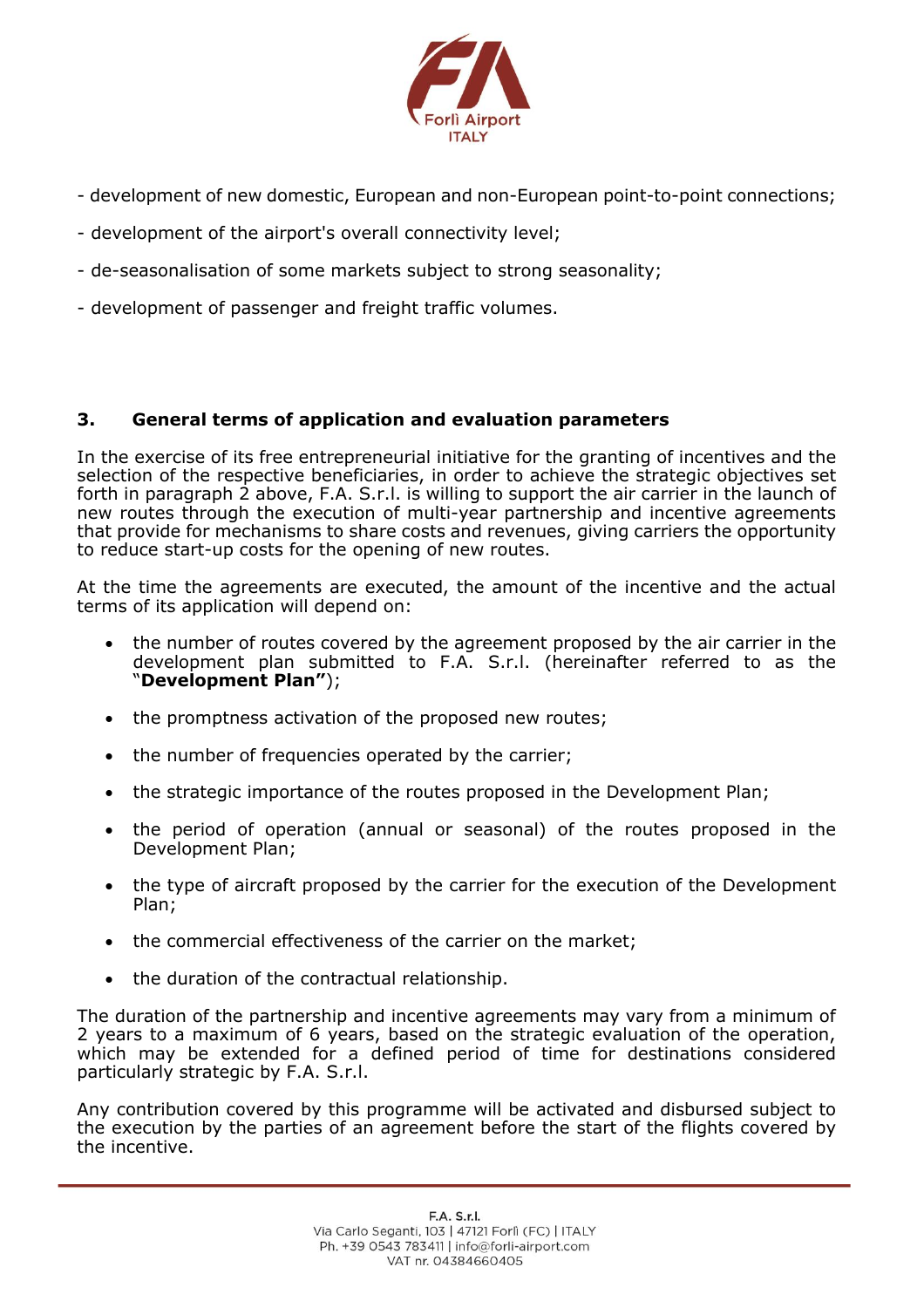

F.A. S.r.l., in compliance with the transparency and non-discrimination parameters, also reserves the right to evaluate and provide further forms of incentives and/or comarketing in favour of carriers committed to invest in Forlì airport with connections considered particularly strategic for the growth and economic sustainability of the airport.

## **4. Programme access requirements**

F.A. S.r.l. intends to admit to this incentive programme air carriers meeting the moral, technical/organisational and economic/financial requirements necessary to carry out the activity. The economic operators interested in the selection must meet the following requirements:

- possess, with a regular certificate issued by the competent Authorities, of all the requirements necessary to carry out air operations, including traffic rights where necessary;
- compliance with anti-mafia regulations;
- regularity of contributions and taxes;
- non-inclusion in the so-called black list;
- absence of any kind of contractual infringement (in progress or in the past) with F.A. S.r.l.;
- having a sales and marketing network for ticket sales and route promotion, either directly or with third parties.

### **4. Submission of the application and access to the incentive programme**

The procedure for the selection of carriers is characterised by reasons of urgency related to the prompt reactivation of Forlì airport in the terms specified in paragraph 1 above. Therefore, interested air carriers must submit their expression of interest to the following e-mail address [commerciale@forli-airport.com](mailto:commerciale@forli-airport.com) within 15 days from the date of publication on the F.A. S.r.l. website of this programme, attaching a proposal of Development Plan, containing the indication, by way of example, of:

- the starting date;
- the period of operation;
- the scheduled weekly frequencies of the routes;
- the aircraft to be used;

- any other indication deemed appropriate by the air carrier for the assessment of the proposed Development Plan.

In any case, F.A. S.r.l. reserves the right to request further information and/or to conduct its own investigations in order to verify the reliability and financial soundness of the requesting carrier.